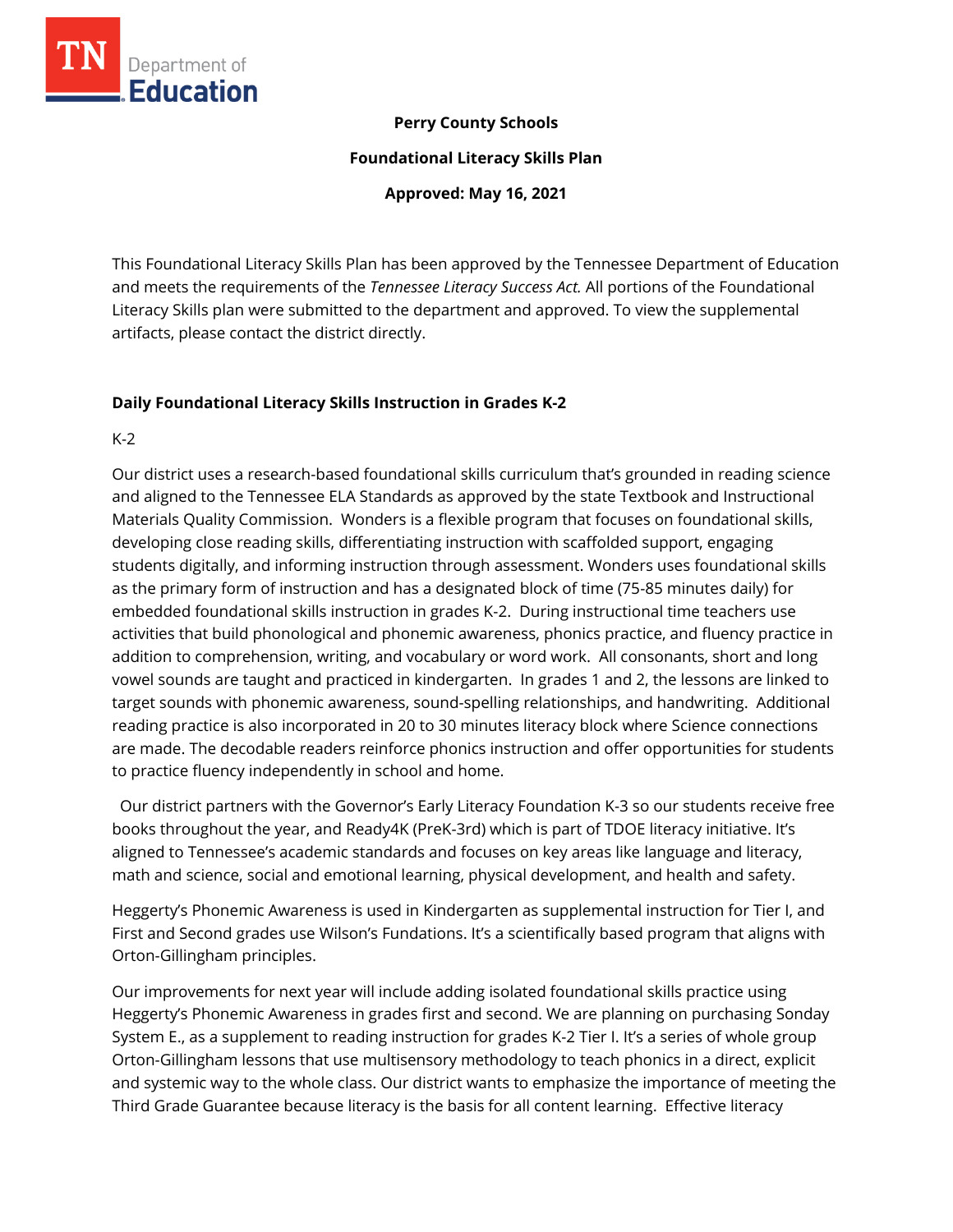Department of Education

instruction in the early grades is critical. Our district has 100% participation in the Reading 360 TN Early Reading Training for week one in PreK-2nd grade.

## **Daily Foundational Literacy Skills Instruction in Grades 3-5**

#### 3rd-5th plan

Our 3rd-5th grade classes are departmentalized, and also use Wonders from McGraw-Hill. Materials in reading, writing, speaking, listening, and language are targeted to support foundational reading development and are aligned to the Tennessee ELA Standards, and is approved by the Textbook and Instructional Materials Quality Commission. Students receive 90 minutes of ELA instruction and are engaged in fluency, vocabulary, grammar, spelling, writing, and comprehension during this block.

In grades 3rd and up, a weekly phonics lesson helps students decode multisyllabic words and is integrated with reading instruction. Teachers' model the writing process and keep a running record of each child's progress. Materials require students to analyze texts in order to make meaning and build understanding and to analyze the knowledge and ideas across the texts. Tasks support students ability to complete culminating tasks to demonstrate knowledge of a topic. Students apply their learning in decodable readers, practice building and blending words with the target skill, and work with spelling words containing the target-sound spelling. The lessons include components for knowledge-building through comprehension of complex texts. Students listen, read, write, think, and speak about the texts. The lessons also include foundational skills instruction that includes fluency, vocabulary, and comprehension skills that are embedded within the lesson to ensure continuity, cohesion, and connection.

Additional reading practice is also incorporated in the 90 minutes of Science and Social Studies each day. The teachers make connections between the disciplines when possible as an important transition takes place in 3rd grade. Students transition from learning to read in kindergarten through 2nd grade, to reading to learn in 3rd grade. Being at or above grade level in 3rd grade is a significant predictor of high school graduation, college, and career readiness.

Our improvements for next year include possibly adding the Sonday System E., to Tier I. Essentials, is a series of whole group Orton-Gillingham lessons that use multisensory methodology to teach phonics in a direct, explicit and systematic way.

In our district, 3rd-5th grade teachers we have 80% participation in the Reading 360 Early Literacy Training.

## **Approved Instructional Materials for Grades K-2**

McGraw Hill - K-5 Wonders

## **Approved Instructional Materials for Grades 3-5**

McGraw Hill - K-5 Wonders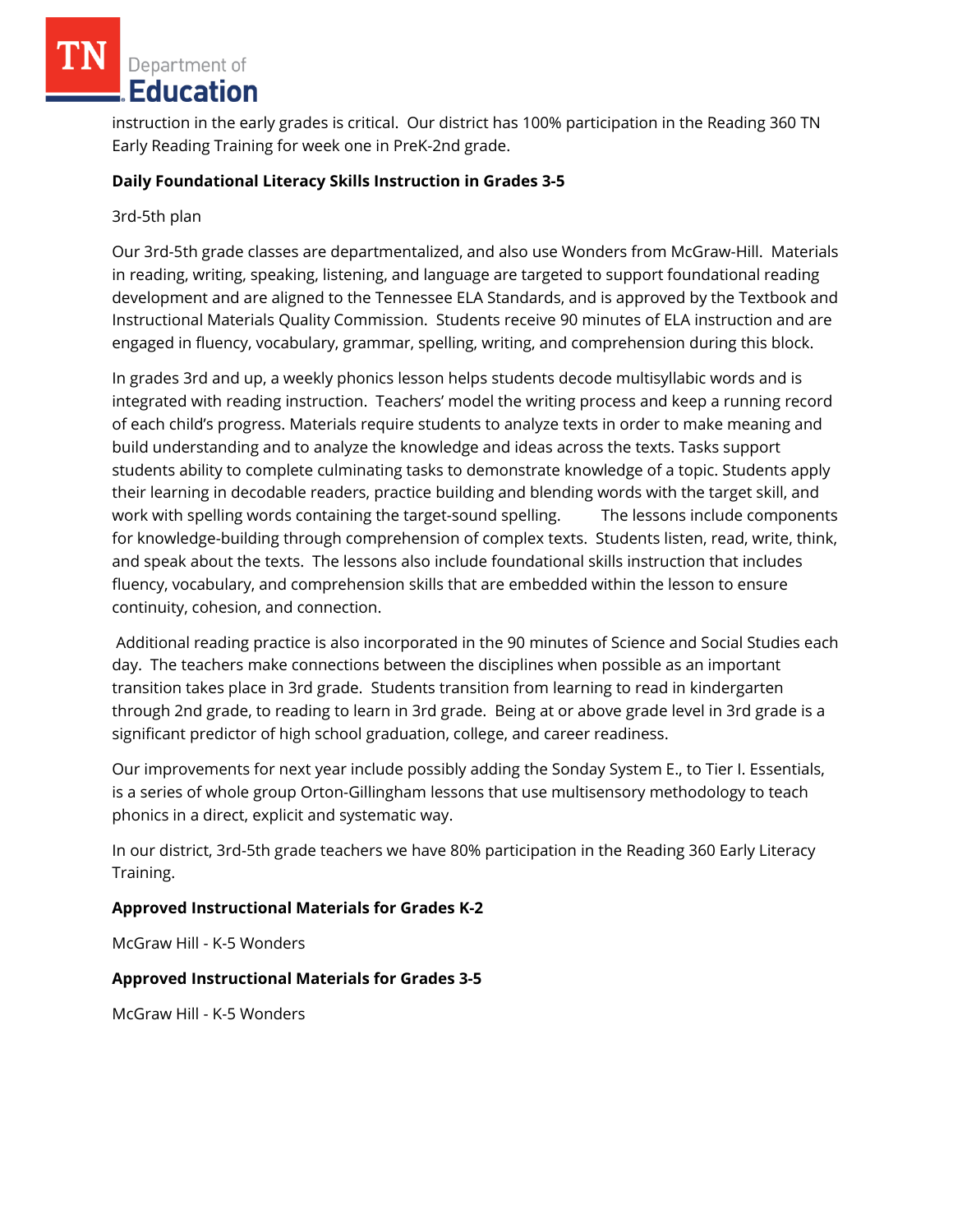Department of **Education** 

#### **Additional Information about Instructional Materials**

Our district did adopt an approved curriculum for ELA instruction; however, we have chosen to supplement (Heggerty's Phonemic Awareness & Sonday System E.) to address concerns with deficits in foundational skills.

# **Universal Reading Screener for Grades K-5. This screener complies with RTI<sup>2</sup>and Say Dyslexia requirements.**

Aimsweb Plus Our District has used Aimsweb Plus for the past 6 years for K-5. We are planning on considering the state universal screener when it's released.

## **Intervention Structure and Supports**

Aimsweb Plus is our universal screener that we use to test students K-5, three times a year to determine which students have a significant reading deficiency or which students are "at risk".

We will examine the state universal screener, when it's released, and consider which program would be most beneficial for next year. Our Testing Team and RTI Team reviews the universal screener data to determine which students are "at risk" with scores below the 26th percentile. Those students are classified at risk and need Tier II or Tier III intervention. The students scoring 0-10th percentile are placed in Tier III intervention groups and the students scoring 11-25th percentile are placed in Tier II intervention groups. The intervention teachers then administer the PASS to identify specific deficits. An intervention program is then chosen from our list of approved interventions by the interventionist to best address skill deficits. "At risk" students receive small group intervention each day for 45 minutes. If an intervention is proving not to be effective for a student after 4 data points, the interventionist will document a change in intervention for that student. The classroom teachers meet every 4 ½ weeks in PLCs to review data and discuss concerns to refer to the RTI Team. The RTI Team meets every

4½ weeks to review data on the concerns from the PLC meetings.

Tier II and III students are also screened using additional survey level assessments to determine if they have characteristics of dyslexia. This information is then communicated to the parents. To Say Dyslexia Law information is also sent home to parents and interventionists use programs that meet the law's requirements.

We currently have the following interventions that are on the state approved list: Fundations, My Sidewalks, Wilson, FCRR, Heggerty, Moby Max, and SRA Reading Mastery. We also hope to purchase Lailo and Wonderworks for next year.

## **Parent Notification Plan/Home Literacy Reports**

Our teachers notify parents in grades K-5 if their child is "at risk" (0-25 percentile) in reading, math, or written expression following fall, winter, and spring universal screening. Scores are communicated in parent-friendly language. (well above average, above average, average, below average, or well below average) We currently do not notify the parents of the intervention being used, but we plan to include that in next year's notifications. We notify the parents of what Tier their